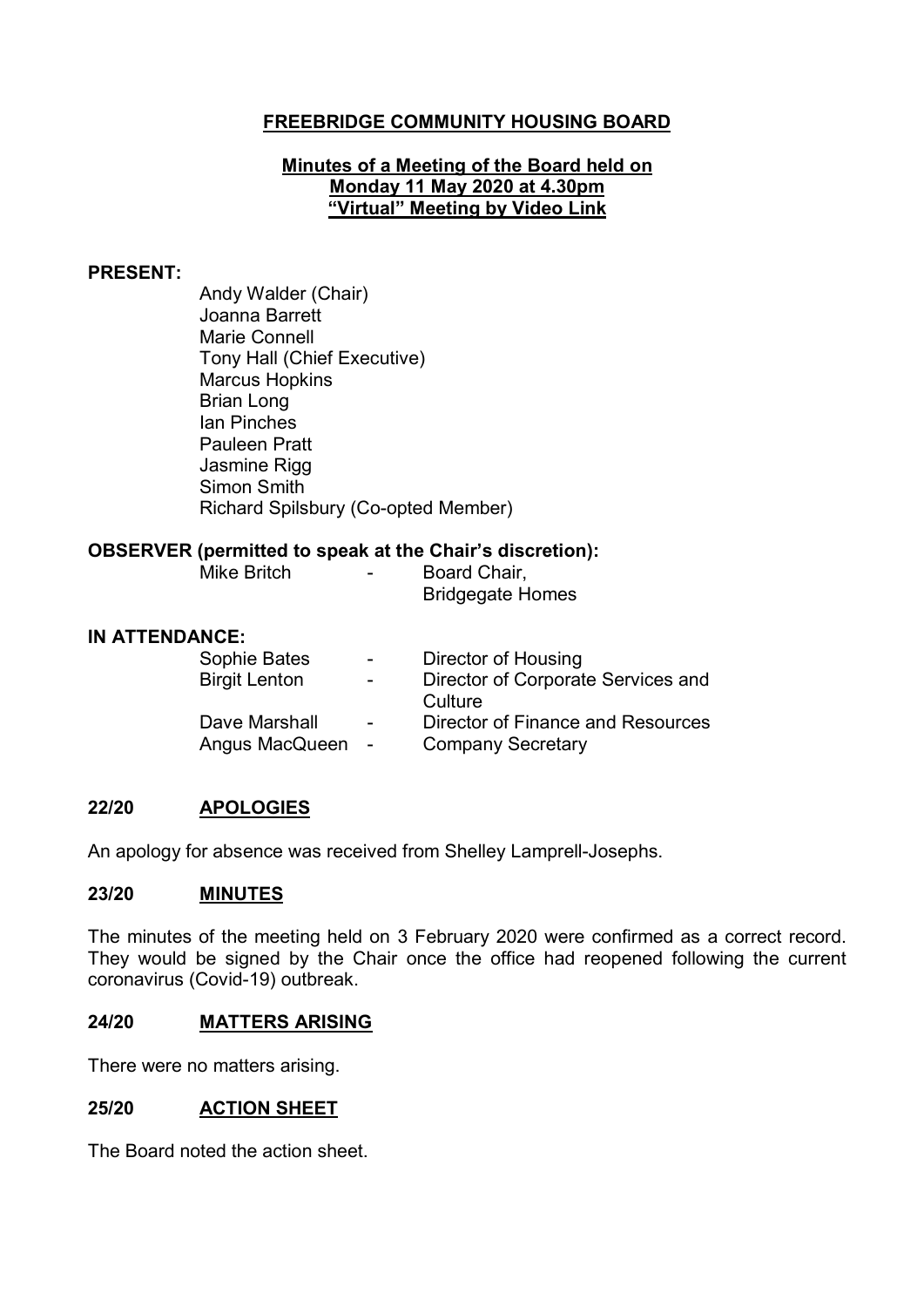# **26/20 DECLARATIONS OF INTEREST**

The following Board Members declared interests in various aspects of the item at minute number 32/20 – Governance and Remuneration Committee recommendations: Marcus Hopkins, Brian Long, Jasmine Rigg, Richard Spilsbury and Tony Hall. As there was no discussion on this item, the Board was content that they should remain present for its duration.

## **27/20 CHAIR'S UPDATE**

The Chair said that he was delighted with the response to the coronavirus crisis by the Management Team and the Freebridge staff. He was extremely grateful for the positive attitude and hard work which had enabled Freebridge to continue to provide a service; very good feedback had been received from tenants. The Board asked that its thanks be passed on to all employees.

The Chair also thanked the Board and Management Team for their support and invaluable input with regard to the recruitment process for the new Chief Executive. The successful candidate, Anita Jones, would be joining Freebridge in early August 2020.

# **28/20 MANAGEMENT TEAM UPDATE**

A written update from the Management Team had been previously circulated and was noted by the Board.

The written update covered the following issues

- Customer Service Committee
- Complaints Process Pilot
- Tenant Panel
- Fraud Register Update
- Risk Management Role of the Audit and Risk Committee
- Support to Customers During the Pandemic
- Empty Property Performance
- Community Café
- Independent East
- Head of Asset Management

The Board considered the recommendation in the Management Team Update that it ask the Governance and Remuneration Committee to discuss the six months pilot evaluation of the new complaints process. It had originally been intended that this would be referred to the Customer Service Committee, but that Committee's trial introduction had been delayed by the coronavirus outbreak. In answer to a question, the Director of Corporate Services and Culture confirmed that the evaluation would be presented to the Tenant Panel in advance of the Governance and Remuneration Committee. It was acknowledged that this item would sit with the Governance and Remuneration Committee on a temporary basis, with effect from its next meeting on 29 June 2020, and would be referred to the Customer Service Committee as soon as this Committee was in place.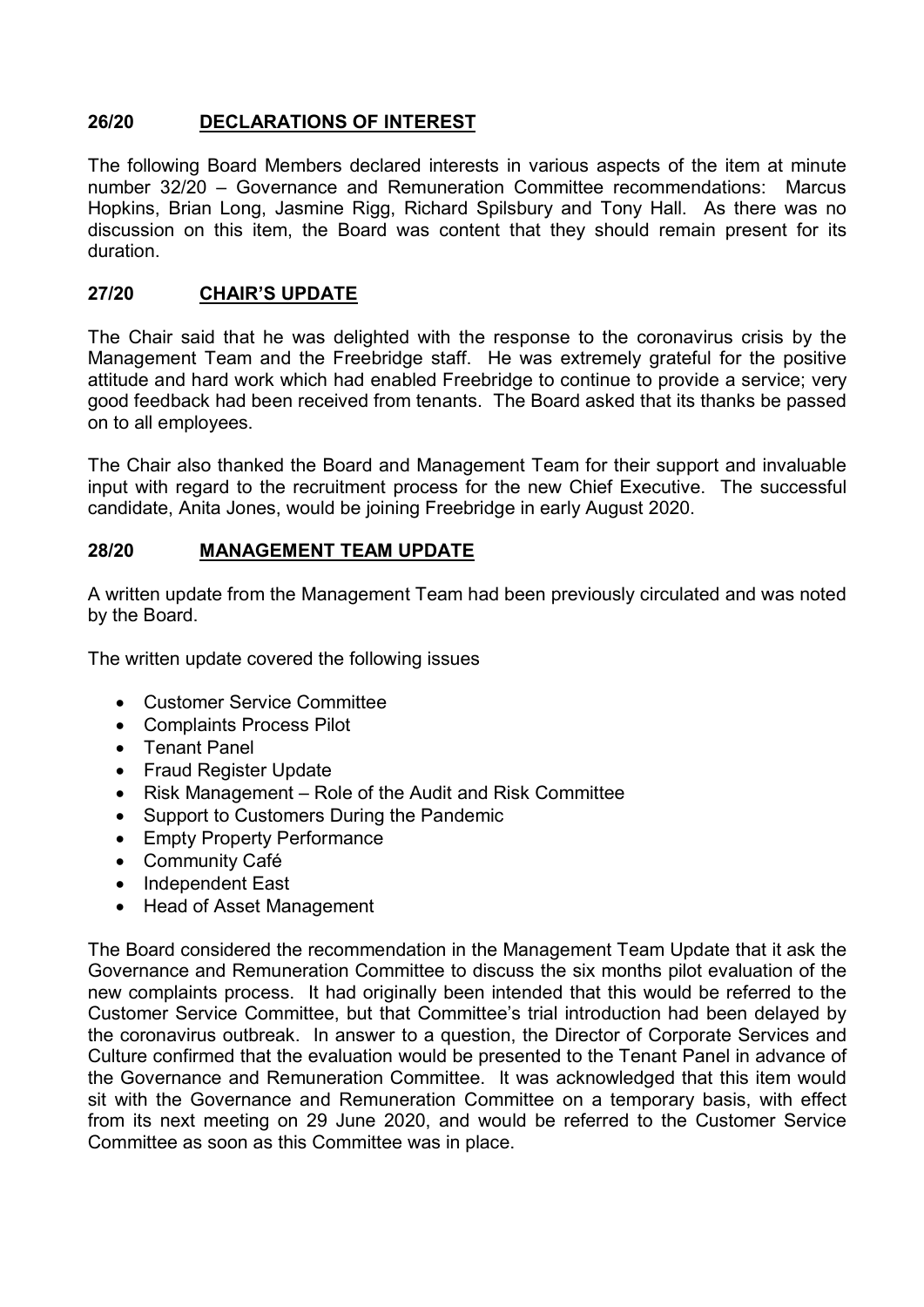It was stressed that, in the absence of the Customer Service Committee, the Board should continue to consider customer service issues in the same way as it always had done.

**RESOLVED:** That the six months pilot evaluation of the new complaints process be referred to the Governance and Remuneration Committee, until such time as the Customer Service Committee is operational.

#### **29/20 PERFORMANCE PACK**

Confidential item

#### **30/20 COVID-19 IMPLICATIONS**

The Chair introduced this item by stating that the Freebridge response to the coronavirus crisis had been appropriate and well-led by the Management Team. The stress testing carried out on any potential income loss so far was appropriate, reasonable and proportionate.

It was acknowledged that Board Members had submitted questions on this update in advance of the meeting, and these had been answered in writing by the Management Team.

The Chief Executive presented the report and paid tribute to the Freebridge workforce for its fantastic response to the crisis. Where possible, employees were now working from home; for those who needed to come into the office on occasions, appropriate hygiene and social distancing measures were in place. It had been more of a challenge to protect the safety of employees who worked in the community or in people's homes. Appropriate personal protective equipment (PPE) had been provided to these employees. Repairs had been limited to emergency and urgent only. Work on empty properties had continued, subject to social distancing being respected. Suitable action had been taken for employees in higher risk categories; following a suggestion from a Board Member, employees from black/minority ethnic backgrounds would be included in this. In answer to a question, the Chief Executive said that tenants were being consulted on an individual basis when works were required.

Pauleen Pratt offered to assist with advice to the Management Team on PPE and infection control, in view of her clinical background.

In response to a question, the Chief Executive advised that the Management Team had identified £10,000 to assist local charities and communities, and was discussing how best to distribute this. In addition, a separate £5,000 had been gifted to the Purfleet Trust. While the Board supported the allocation of some of this money to local charities, it was stressed that some should be set aside to assist tenants in hardship. The Director of Housing suggested that the existing scheme to help tenants with large one-off expenses, for example the purchase of floor coverings and white goods, could be extended. The Board asked the Management Team to keep it informed as to how this money was allocated.

The Board noted the report.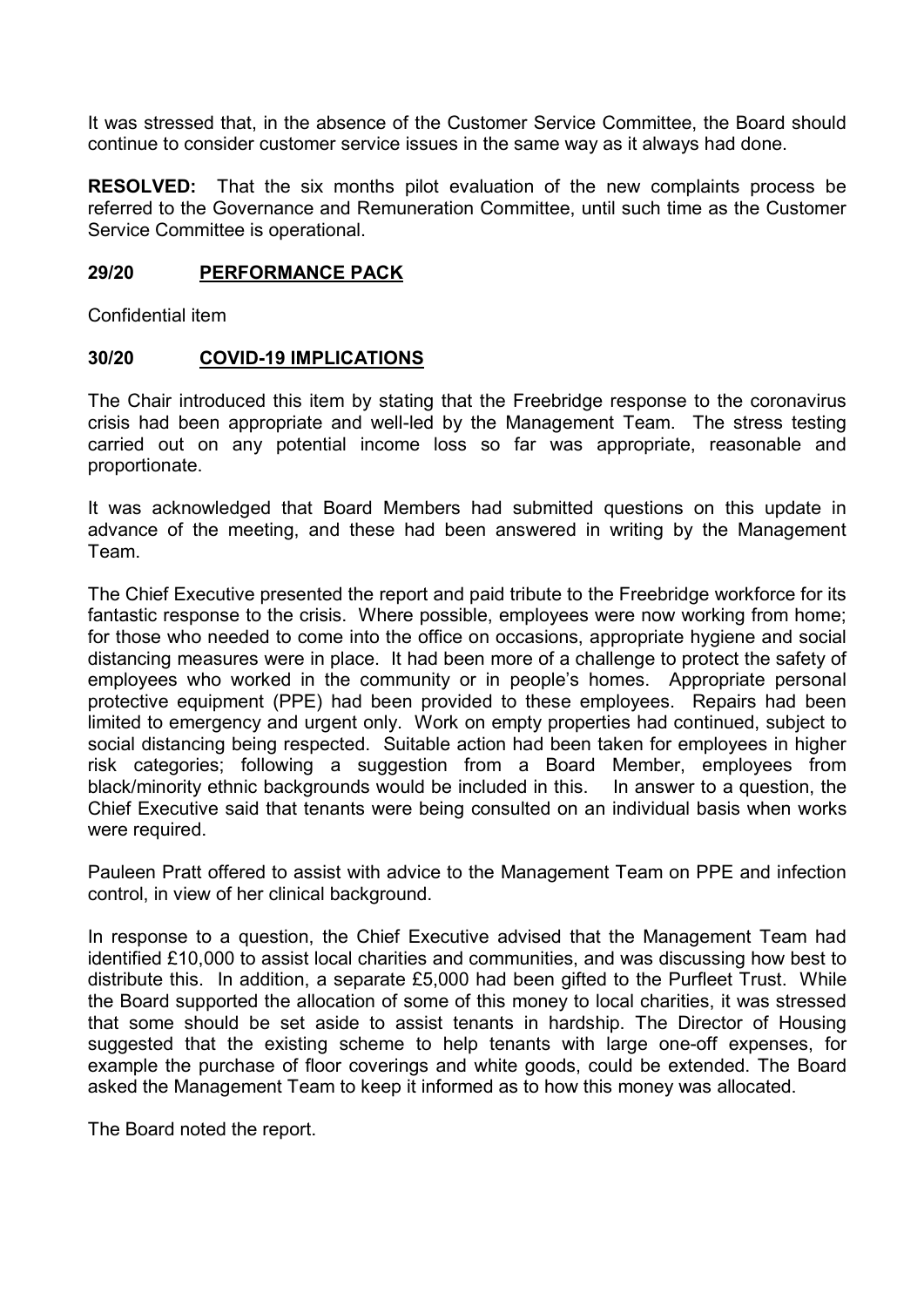# **31/20 FINANCIAL PLAN 2020**

Confidential item

## **32/20 GOVERNANCE AND REMUNERATION COMMITTEE RECOMMENDATIONS**

The Board considered the recommendations of the Governance and Remuneration Committee meeting held on 16 March 2020.

### **RESOLVED:**

- 1) That the appointment of Marcus Hopkins and Brian Long as Board Members until the Annual General Meeting in September 2021 be proposed at the Annual General Meeting in September 2020.
- 2) That the appointment of Jasmine Rigg as a Board Member until the Annual General Meeting in September 2022 be proposed at the Annual General Meeting in September 2020.
- 3) That the skills matrix and related approach set out in the Governance and Remuneration Committee report be approved.
- 4) That the appointment of Richard Spilsbury as a Board Member until the Annual General Meeting in September 2023 be proposed at the Annual General Meeting in September 2020.
- 5) That no other Board Member recruitment take place in 2020, subject to review following the 2020 Board skills assessment.
- 6) [Confidential wording]

### **33/20 HILLINGTON SQUARE PROJECT UPDATE**

The Board noted a report which provided an update on the progress being made on the delivery of the Hillington Square Regeneration Project, including the commencement of communications.

### **34/20 WRITTEN RESOLUTIONS**

The Board noted the following written resolutions:

- Employment of a Close Relative of an Existing Employee
- Appointment of the Independent Member of the Audit and Risk Committee
- Temporary Appointment of the Legal Services Manager as an Authorised Signatory for the Execution of Deeds
- Procedure for Dealing with Employee Interests
- Appointment of New Chief Executive.